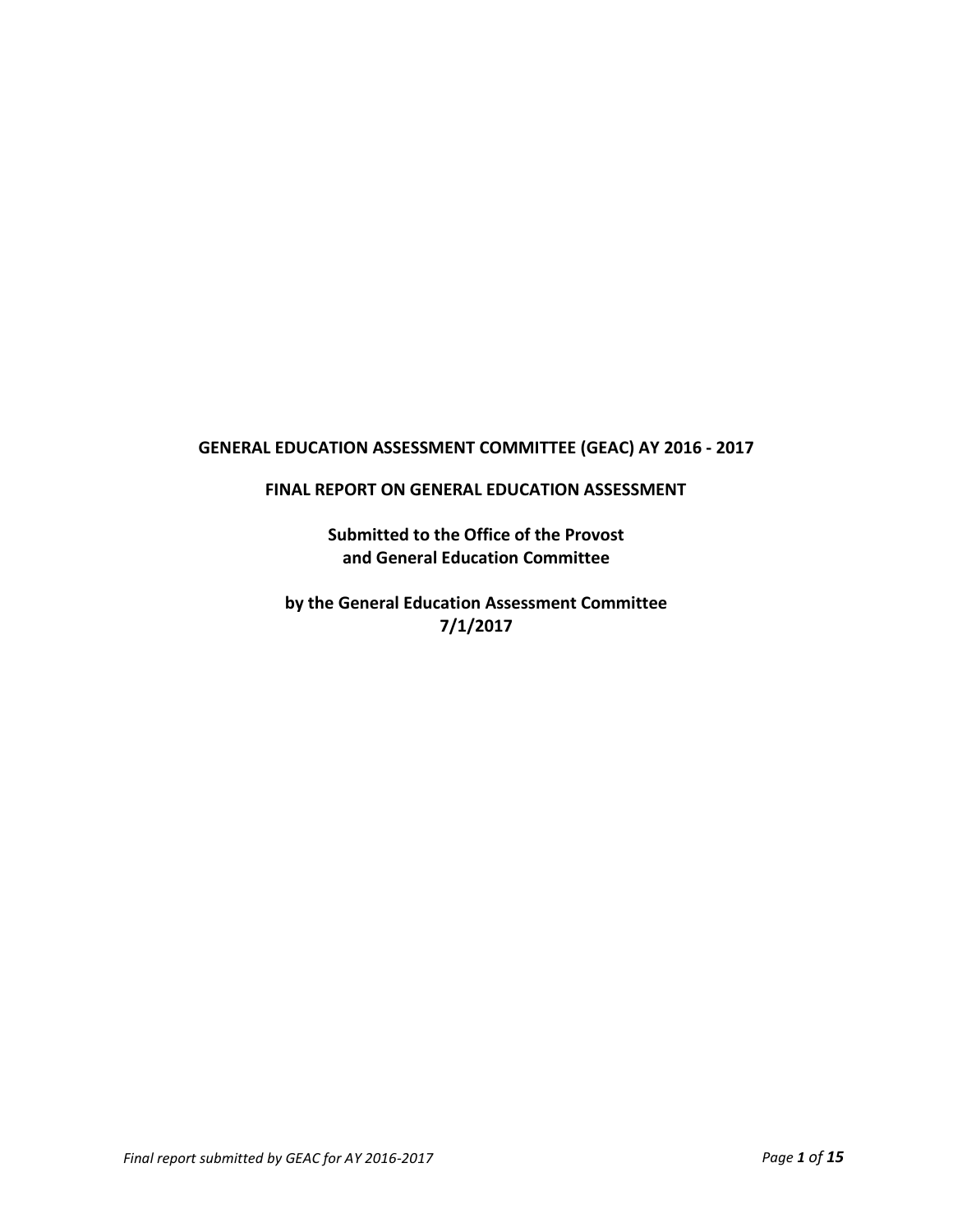#### **General Education Assessment Committee**

Officers: Mary Eicholtz, Chair Krista Prock, Vice Chair

| <b>College of Business</b>                        | Stephen Hensler        |
|---------------------------------------------------|------------------------|
| <b>College of Education</b>                       | George Sirrakos        |
| College of Liberal Arts & Sciences                | <b>Taugeer Hussain</b> |
| College of Visual & Performing Arts               | Valerie Trollinger     |
| At-large Teaching Faculty                         | <b>Robert Folk</b>     |
| At-large Teaching Faculty                         | Mary Eicholtz, Chair   |
| At-Large Teaching Faculty                         | Lynn Kutch             |
| At-Large Non-Teaching Faculty                     | Krista Prock, Vice-    |
| Chair                                             |                        |
| <b>Strategic Planning and Resources Committee</b> | Jennifer Schlegel      |
| Division of Administration and Finance            | <b>Matthew Delaney</b> |
| Academic Dean                                     | David Beougher         |
| Office of Assessment                              | Gil Clary              |
| <b>Student Government Board</b>                   |                        |
| <b>General Education Committee</b>                | Angel Antoni           |
| <b>Clerical Support</b>                           | Kathi Malloy           |
|                                                   |                        |

*Final report submitted by GEAC for AY 2016-2017 Page 2 of 15*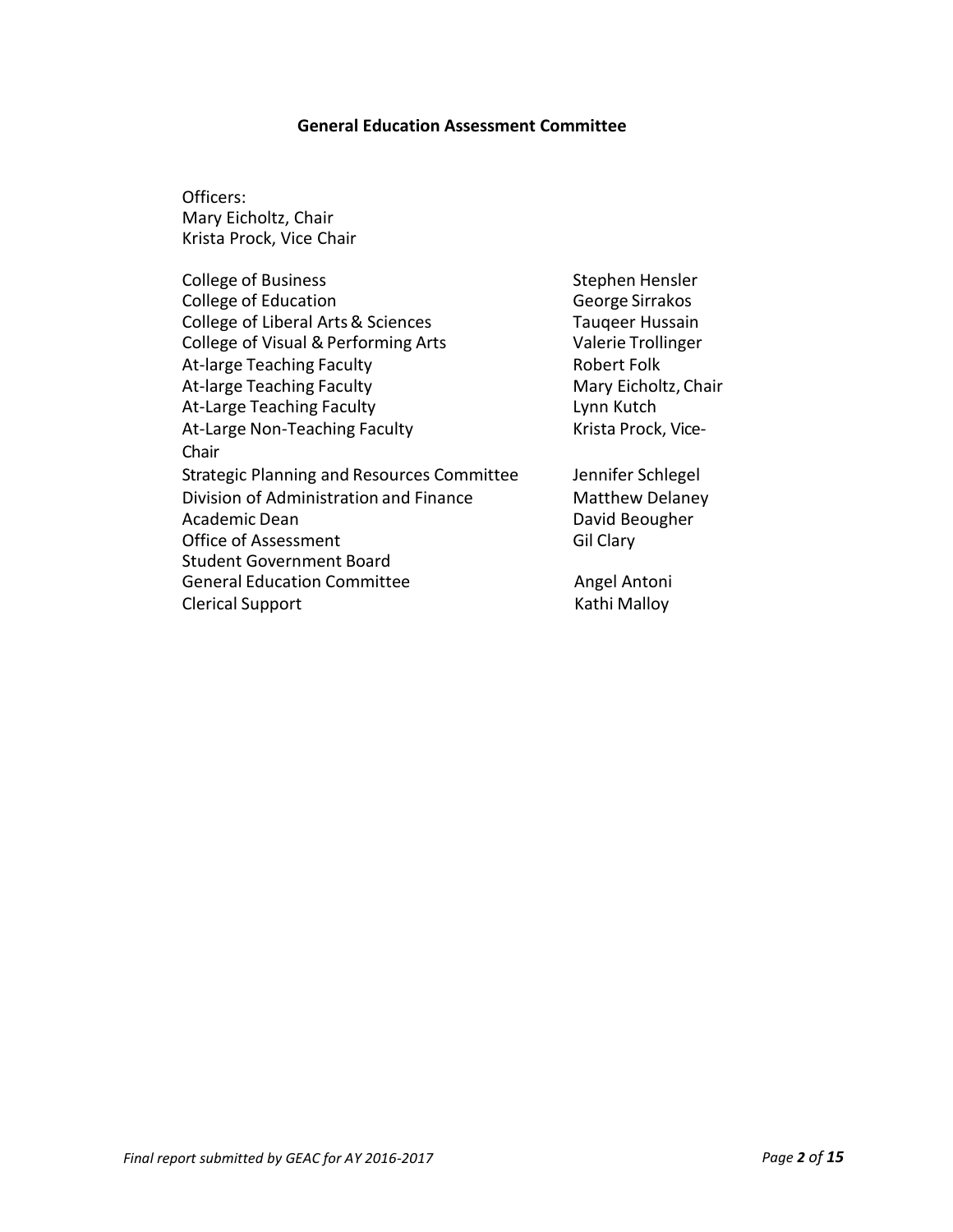### **Academic Year 2016-2017**

### EXECUTIVE SUMMARY

- The General Education Assessment Committee is charged with directly assessing student learning outcomes for the KU General Education Program. In this sixth year of its existence, the committee continues the assessment and renewal plan that was developed in accordance with its bylaws with some modification to the original plan.
- This is the General Education Assessment Committee's fifth annual report, based on the approved assessment plan, which analyzes data from AY16-17 relevant to Goal 2 of the General Education Program:
	- **To develop an understanding of human cultures and the physical and natural world that is focused by engagement with big questions, both contemporary and enduring.**
	- **Specifically, Domain 2.3 – Social Sciences and 2.4—Humanities were assessed.**
- Data were gathered using templates based on the VALUE (Valid Assessment of Undergraduate Education) rubrics created by the Association of American Colleges and Universities. The rubrics or reporting templates were adapted by GEAC to create a common rating scheme for use across disciplines.
- For the assessment of Goal 2 domains, data from 65 classes, totaling 122 student work samples representing student academic performance, revealed some strengths and weaknesses in the assessment process.
- The methodology for the AY 16-17 was modified. Rather than having instructors assess student work selected from classes that had been identified by department chairs as meeting a specific domain, students who were completing their final required humanities or social science were selected by Institutional Research (IR). The names of those students were sent to the instructors and instructors were asked to submit student work products from those students in their course to be evaluated by independent raters.
- This significant change in methodology occurred as the committee moved from a course focused unit of analysis to a student progress centered analysis.
- Overall, of the 96 faculty who were asked to submit student work, 48% of the faculty complied and provided 235 pieces of student work. Approximately 50% of the student samples were reviewed and scored.
- Ten faculty volunteers reviewed anonymous student samples against the VALUE rubric, with each sample reviewed by two raters. Overall, 44% of the two scores were the same and 83% of them were within one performance level.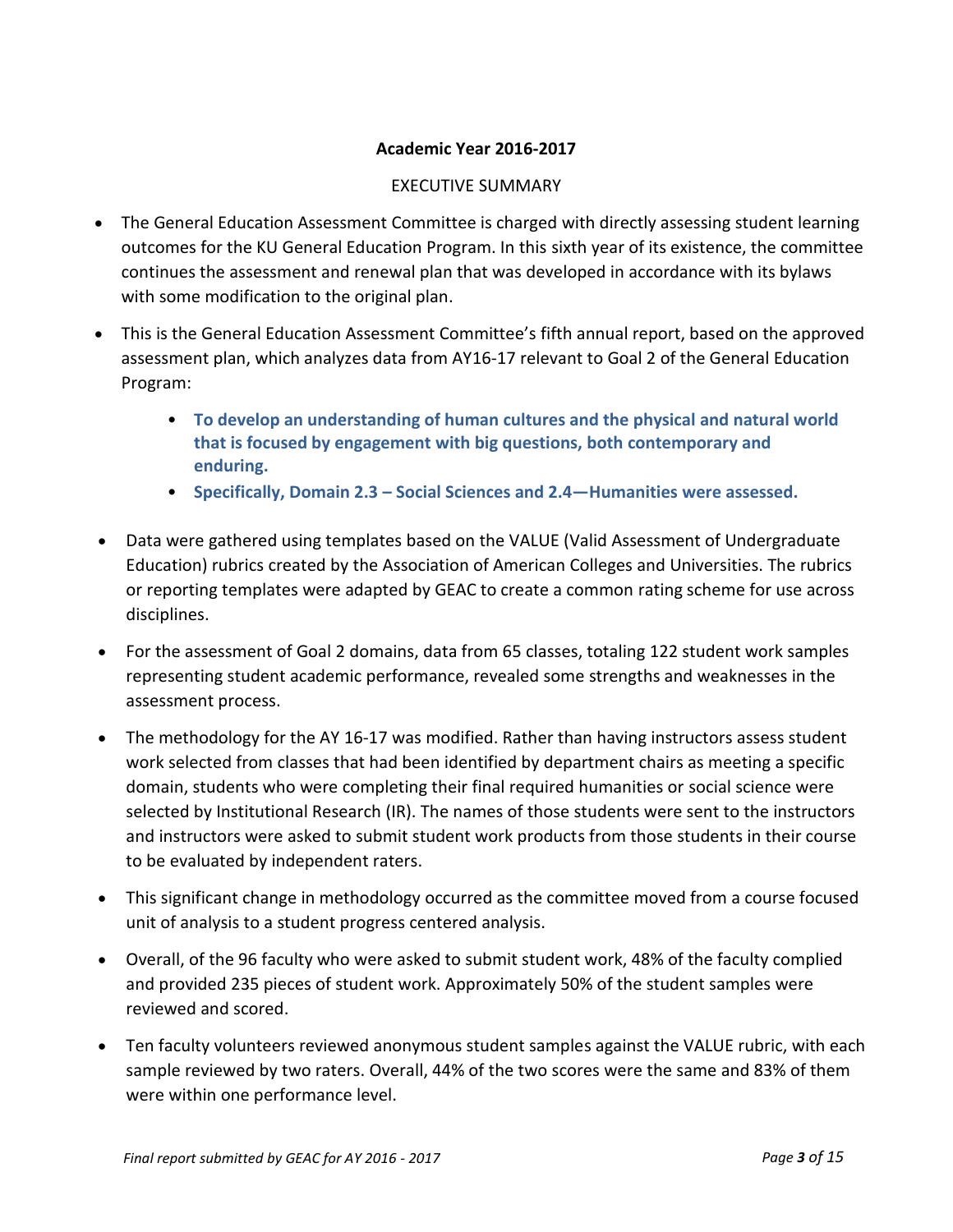- The average score for the Social Science Domain (2.3) was 2.25 on a scale of 4.0. In the Humanities Domain (2.4) the average performance level was 2.2.
- Performance improved as course level increased with 000 level courses averaging 1.95 and 300 level courses averaging 3.25. Courses with competencies attached did not appear to influence student performance. Some course prefixes scored lower because they did not specifically address the student learning outcomes for the domain yet are included in the category because of the course prefix.

# **I. INTRODUCTION**

The General Education Assessment Committee (GEAC) has been charged with collecting and analyzing assessment data on student learning outcomes emerging from Kutztown University's General Education Program. The General Education Program, in its sixth year of implementation, consists of three Learning Goals each containing a number of specific domains:

- Goal 1 To cultivate intellectual and practical skills that are practiced extensively, across the curriculum, in the context of progressively more challenging problems, projects, and standards for performance,
- Goal 2 To develop an understanding of human cultures and the physical and natural world that is focused by engagement with big questions, both contemporary and enduring, and,
- Goal 3 To inculcate a sense of personal and social responsibility that is anchored through active involvement with diverse communities and real world challenges.

The structural components that facilitate achieving the Learning Goals of this General Education Program include:

- The University Core Curriculum, containing 12 credits distributed across four areas: Oral Communication, Written Communication, Mathematics,and Wellness;
- University Distribution Requirements, containing 15 credits distributed across five areas: Natural Sciences, Humanities, Social Sciences, Arts, and Free Electives
- Competencies across the Curriculum, thematic courses containing 21 credits distributed across five themes(9 credits in Writing Intensive; 3 credits each in Quantitative Literacy or Computer Intensive; Visual Literacy or Communication Intensive; Cultural Diversity; and Critical Thinking.

Because the program consists of three goals, GEAC rotates through the goals in a three-year assessment cycle. In the first year, the GEAC evaluated learning outcome data relevant to Goal 1; in the second year, learning outcome data relevant to Goal 2 was evaluated; and in the third year, learning data relevant to Goal 3 was evaluated. Following the completion of the cycle, GEAC spent one academic year evaluating its process and results from the study. As part of the process evaluation, the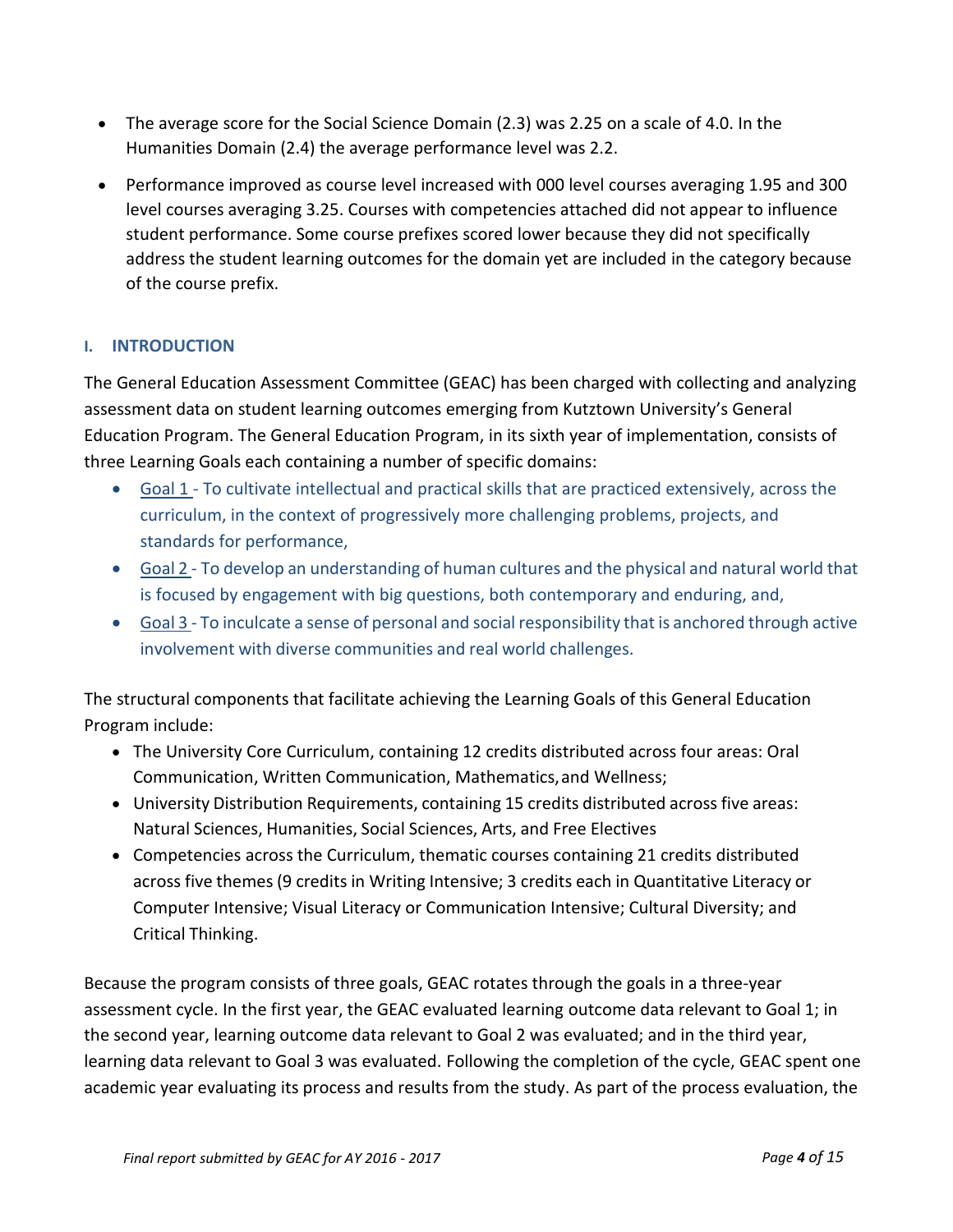committee determined that it would be more productive to evaluate only two of the Domains (Student Learning Outcomes) to help improve the quantity and quality of data collected. There are seven Domains assigned to this goal and experience has found that data retrieved has been insufficient when so many different data sources are requested. Domain 2.3 – Social Sciences and 2.4 – Humanities were selected.

Each year GEAC is charged with submitting data-informed recommendations to the Division of Academic and Student Affairs. At the conclusion of each three-year cycle, GEAC submits an additional report to the Division of Academic and Student Affairs and the General Education Committee. The purpose of each annual report is to make recommendations on the allocation of resources to improve the student learning outcomes of the General Education Program, as well as the General Education Assessment process. The triennial report will also make recommendations on any potential structural changes required to improve the quality and effectiveness of the General Education Program.

### **II. METHODS**

### *A. The Data*

In past assessments, data collection was sporadic and faculty compliance was poor. To alleviate this problem, GEAC evaluated the data collection methodology and determined that a new procedure would be implemented for this year's general education assessment. The committee shifted its focus from a course centered unit of analysis where data from all the students in a course identified as achieving a particular SLO were assessed to a student focused approach, where students' progress was assessed and the students were the analysis unit.

GEAC wanted to know if students were achieving SLOs by the time they completed most of the General Education requirements. IR was asked to identify each student who was completing their required Humanities or Social Science requirement for general education in the Spring 2017 semester along with their instructor and course. As there are several different configurations of general education requirements depending on college and major, IR applied several parameters to the class schedule to identify these students. Once compiled, the data was converted to an Excel spreadsheet and reviewed for duplicates and idiosyncrasies.

Each faculty on the list was sent a request (Appendix A) to submit a student work sample demonstrating the student learning outcome for the students in their classes who were in their final required General Education Humanities or Social Science. The number of students on a faculty request ranged from one to thirty, with an average of seven students per faculty member. A copy of the description of the SLO and the VALUE rubric (Appendix B and C) used in the evaluation was included to help faculty select an appropriate assignment. Students in classes with 100 + student enrollments were dropped from the data collection because it could be assumed there was not a significant number of individual work samples beyond objective tests. Seventy-three students were enrolled in a class with 100+ students for their final required Social Science or Humanities course. Faculty could submit the completed student assignment uploaded to the course management system, by email attachment, or copied and sent through campus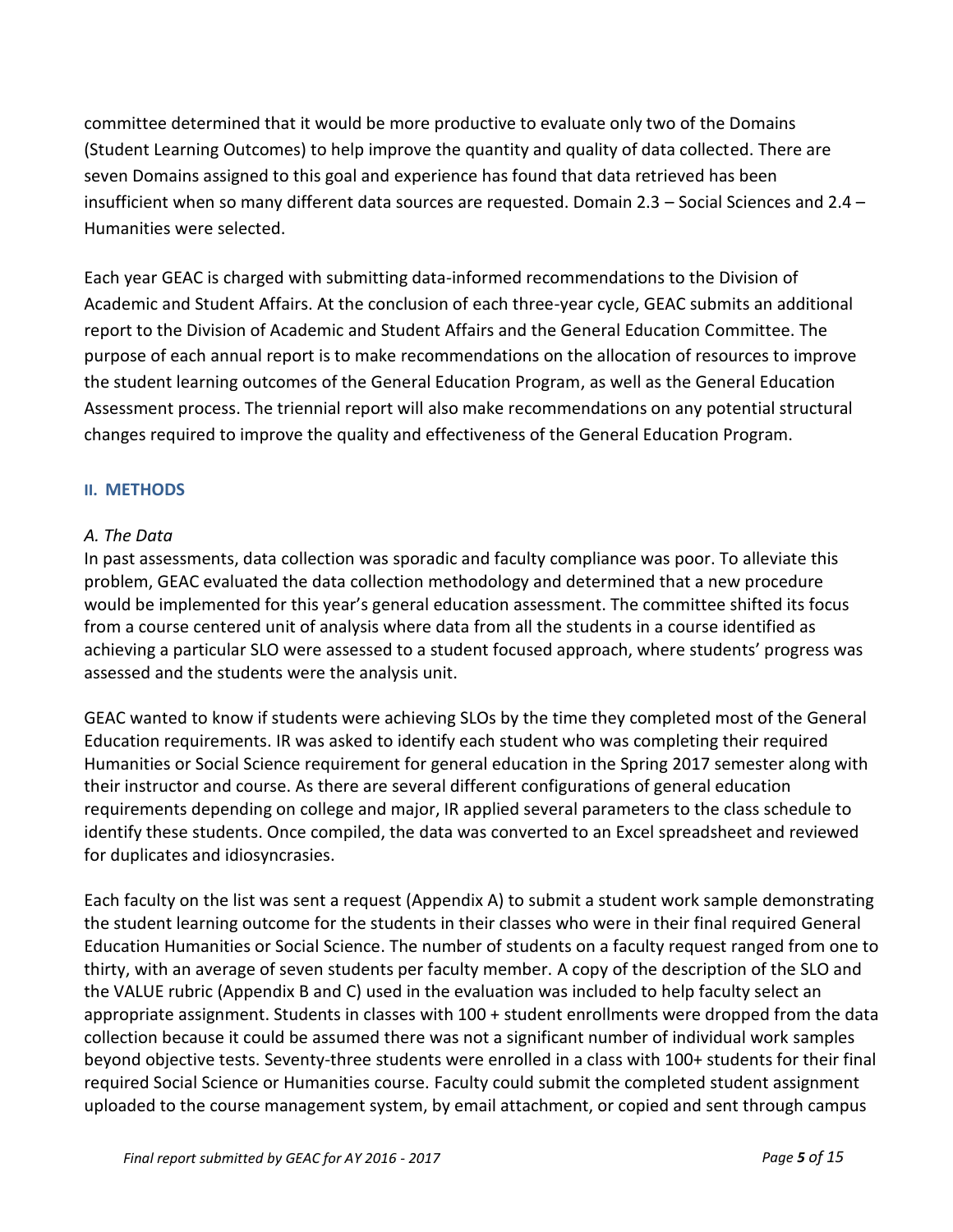mail. Seven hundred and twenty-six (726) pieces of student work were requested from 102 faculty members. Table 1 summarizes the requests and submissions.

|                               |                | <b>Student</b> |      |                | Percent         | <b>Student</b> | Percent   |                       |                 |
|-------------------------------|----------------|----------------|------|----------------|-----------------|----------------|-----------|-----------------------|-----------------|
| <b>Department</b>             | <b>Faculty</b> | <b>Samples</b> | Avg. | <b>Faculty</b> | Compliant       | <b>Samples</b> | Compliant | <b>Faculty</b>        | <b>Students</b> |
| <b>Social Science Targets</b> | Requested      |                |      |                | <b>Received</b> |                |           | <b>Contact/Refuse</b> |                 |
| History                       | 12             | 101            | 8.4  | 4              | 33%             | 15             | 15%       |                       |                 |
| <b>Criminal Justice</b>       | 8              | 46             | 5.8  | 4              | 50%             | 26             | 57%       |                       |                 |
| <b>Political Science</b>      | 5              | 36             | 7.2  | 1              | 20%             | 2              | 6%        | 1                     | 7               |
| Geography                     | 7              | 51             | 7.3  | 3              | 43%             | 14             | 27%       | 1                     | 6               |
| Sociology/Anthropology        | 13             | 71             | 5.5  | 9              | 69%             | 30             | 42%       | 1                     | 12              |
| Economics                     | 5              | 55             | 11.0 | 2              | 40%             | 11             | 20%       | 1                     | 12              |
| <b>International Studies</b>  | 3              | 10             | 3.3  | $\mathbf{1}$   | 33%             | 2              | 20%       |                       |                 |
| Social Work                   | 7              | 38             | 5.4  | 4              | 57%             | 13             | 34%       |                       |                 |
| <b>SUB-TOTAL</b>              | 56             | 371            | 6.6  | 28             | 50%             | 113            | 30%       | 4                     | 37              |
| <b>Humanities Targets</b>     |                |                |      |                |                 |                |           |                       |                 |
| Philosophy                    | 5              | 31             | 6.2  | 1              | 20%             | 3              | 10%       | 1                     | 5               |
| English                       | 19             | 184            | 9.7  | 7              | 37%             | 68             | 37%       | 1                     | 33              |
| Writing                       | 11             | 87             | 7.9  | 5              | 45%             | 37             | 43%       |                       |                 |
| <b>Gender Studies</b>         | 3              | 9              | 3.0  | 3              | 100%            | 8              | 89%       |                       |                 |
| Humanities                    | $\overline{2}$ | 5              | 2.5  | $\mathbf{1}$   | 50%             | 5              | 100%      |                       |                 |
| PA German                     | 2              | 2              | 1.0  | 1              | 50%             | 1              | 50%       |                       |                 |
| <b>SUB-TOTAL</b>              | 40             | 280            | 7.0  | 18             | 45%             | 122            | 44%       | $\mathbf{2}$          | 38              |
| <b>TOTAL</b>                  | 96             | 651            | 6.8  | 46             | 48%             | 235            | 36%       | 6                     | 75              |

### *Table 1: Faculty Requests and Submissions for Goal 2 General Education Assessment Data*

Some faculty did contact GEAC to say they would not be submitting data because their course did not meet the criteria for the domain, or they did not have an appropriate assignment to measure the SLO. Some simply refused to comply. These faculty and student samples were eliminated from the summary statistics. Some faculty contacted GEAC to report that some students were no longer in their classes. These students sample requests, which were minor, were not subtracted from the total requests.

Every other student work sample was selected for assessment, stratified by instructor. If an instructor submitted 10 student samples, five were systematically selected for assessment (every even submission). These samples were coded for Social Science or Humanities, course level, course prefix, and whether the course had an approved competency attached to the course. Fifty-seven Social Science student samples and 65 Humanities student samples were selected.

### *B. The Assessors and Process*

GEAC asked for faculty volunteers to serve as raters. Ten faculty from across the university volunteered to participate. Each faculty member attended a training session where the process was explained. The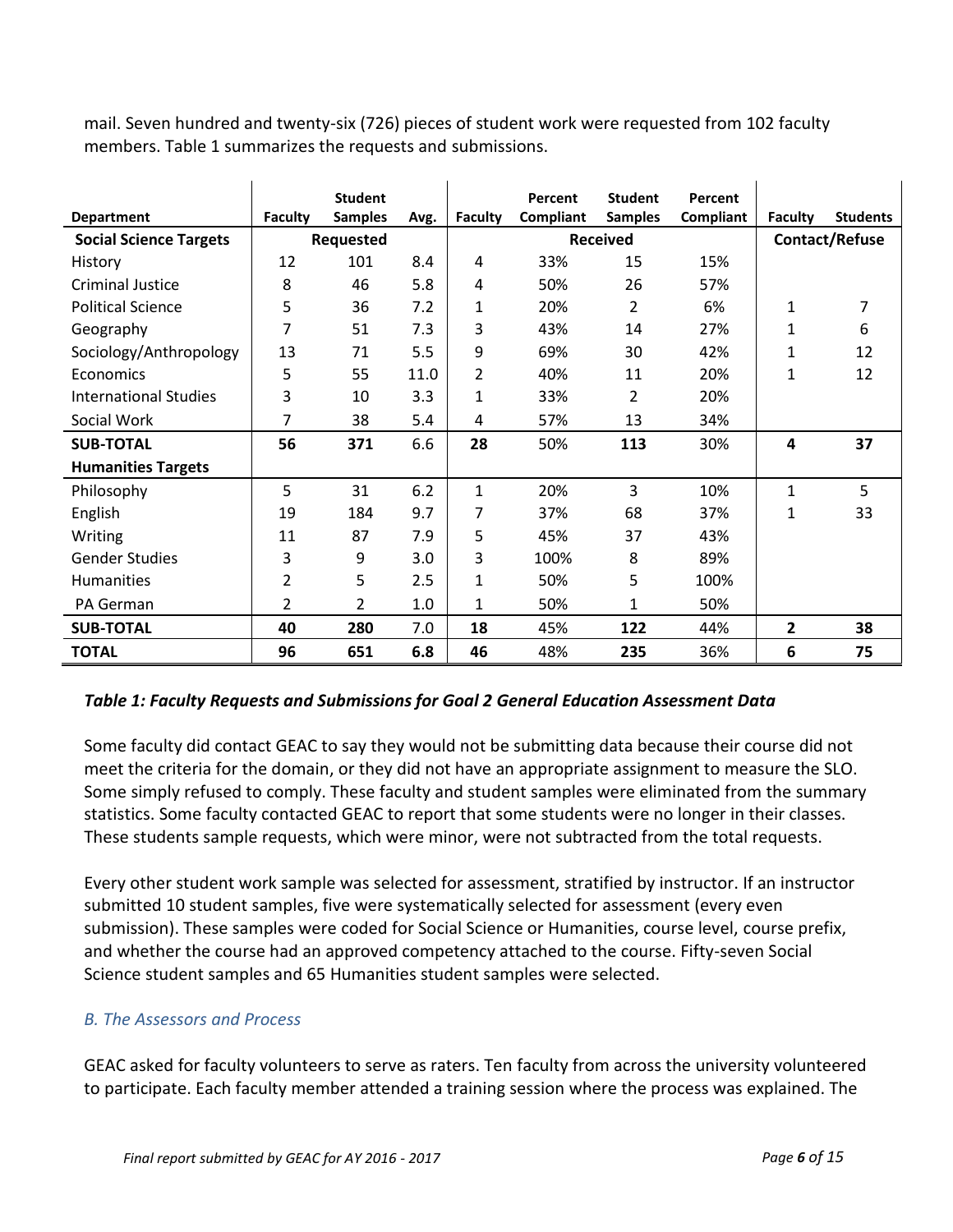assessors were divided into two groups of five (Social Science and Humanities) according to their area of study or comfort level in evaluating the student samples. Each group discussed the VALUE rubric in their area and evaluated six student samples as a group to norm or calibrate the rubric. Discussion about what constituted each performance level among the group assured that samples were being evaluated consistently. Following the group calibrations, each assessor was assigned 20-22 student samples to review and score. Each student sample was assessed by two assessors. Scores were submitted to the assessment coordinator who compared the two scores for each student sample and determined the composite score for each. The score (performance level) from each assessor was compared for consistency. If the scores from the two assessors was within one performance level, the scores were averaged. If the scores had a difference of more than one, a third evaluator reviewed the sample and assigned a score. Consistency of scores for each group is summarized in Table 2.

|                                                                                    | <b>Social Sciences</b> | <b>Humanities</b> | <b>Total</b> |
|------------------------------------------------------------------------------------|------------------------|-------------------|--------------|
| Assessors scored the<br>sample the same                                            | 28 (49%)               | 26 (40%)          | 54 (44%)     |
| Assessors scored the<br>sample within one<br>performance level                     | 21 (37%)               | 27 (42%)          | 48 (39%)     |
| Assessors scored the<br>sample within two<br>performance levels                    | 8(14%)                 | 10 (15%)          | 18 (15%)     |
| Assessors scored the<br>sample more than two<br>performance levels<br>differently. | 0                      | 2(3%)             | 2(2%)        |
| <b>TOTAL</b>                                                                       | 57                     | 65                | 122          |

### *Table 2: Summary of Inter-coder Reliability*

In a study reported by AAUP (Finley, 2011) on the reliability of the VALUE rubrics, the percentage of assessors scoring samples the same was 28-36% depending on the rubric. Our inter-rater reliability is greater at 40-49% of the samples given the same score.

### III. ANALYSIS AND INTERPRETATION

The data from 65 Humanities and 57 Social Science submissions represented 6 Humanities and 10 Social Science subjects, and 23 Humanities and 42 Social Science courses. The analysis reveals strengths, as well as areas in which student performance may need to improve. Additionally, concerns about the General Education program were revealed.

### A. Social Science Results

The following results are based on the review of 57 pieces of student work sample submitted by instructors. Students were taking their last required Social Science course in their General Education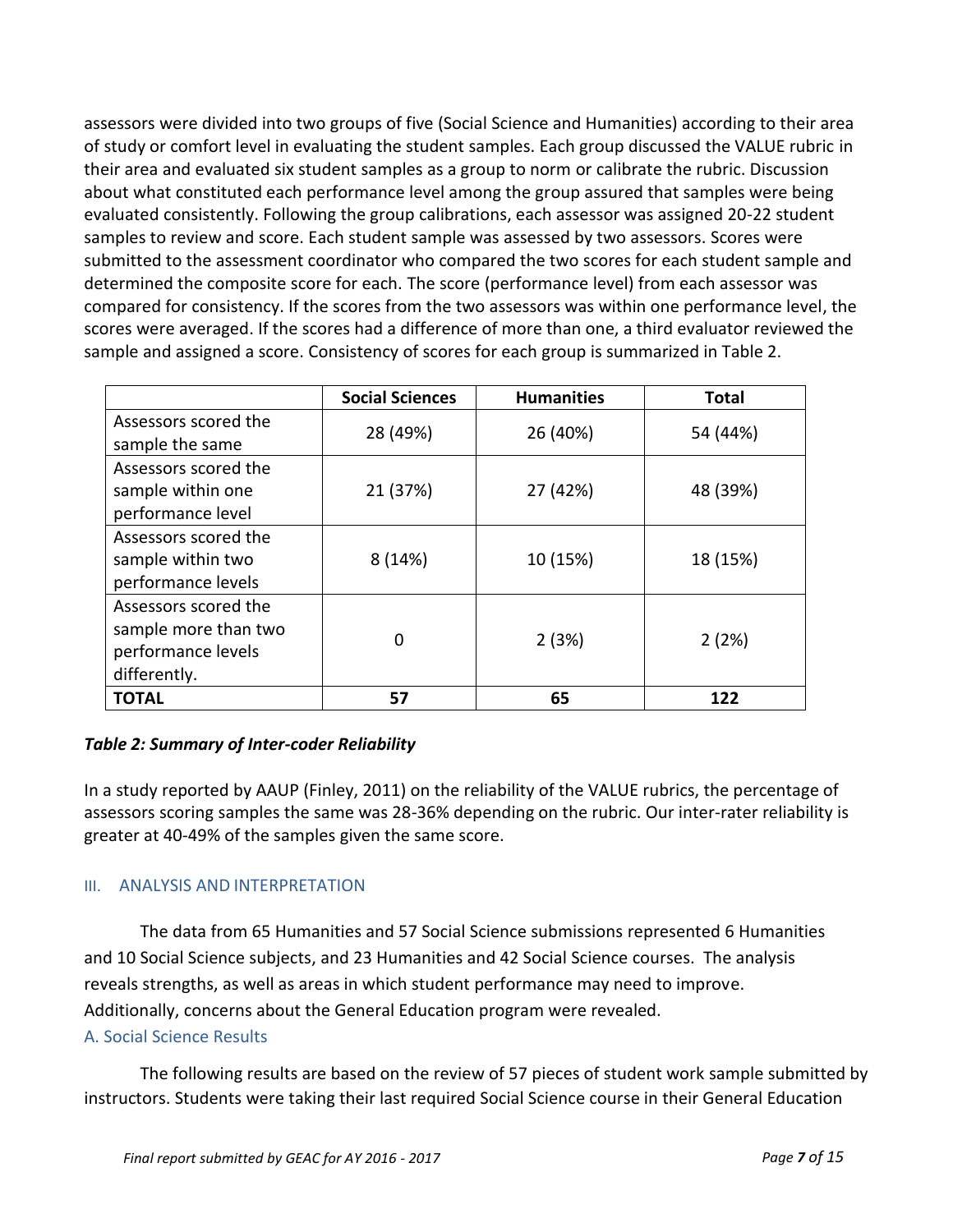curriculum. Data were coded for course level, attached approved competencies, and course prefix. Specifically, the Social Science domain is defined as:

> Definition: Collective term for a range of academic disciplines or fields that study society and the relationships of individuals within a society. *Some* of the big questions that the Social Sciences explore concern ways to improve the quality of human life, understand spatial and temporal events in the physical and social world, and unify all social phenomena under an overarching theory. Big questions in Social Sciences may include personal and civic morality, meaning and values, the relationship between scientific and religious worldviews, wealth and happiness, and power and justice.

On a scale of one to four, with four being capstone level and one being benchmark level; the overall average score for the Social Sciences was 2.25. Seven samples did not have enough information or were inappropriate for evaluation.



### *Chart/Table 3: Performance Level Frequency of Student Work Samples – Social Studies*

When samples were grouped by course level, as the course level increased, an increase in the performance level is evident. Typical entry courses (000) received the lowest performance level scores (1.9) while 300 level courses scored the highest at 3.5. The result is probably also a function of the type of assignment that would be given at these different levels. Additionally, there were only two 300 level course samples. Most students would not be taking 300 level courses as part of their general education requirements.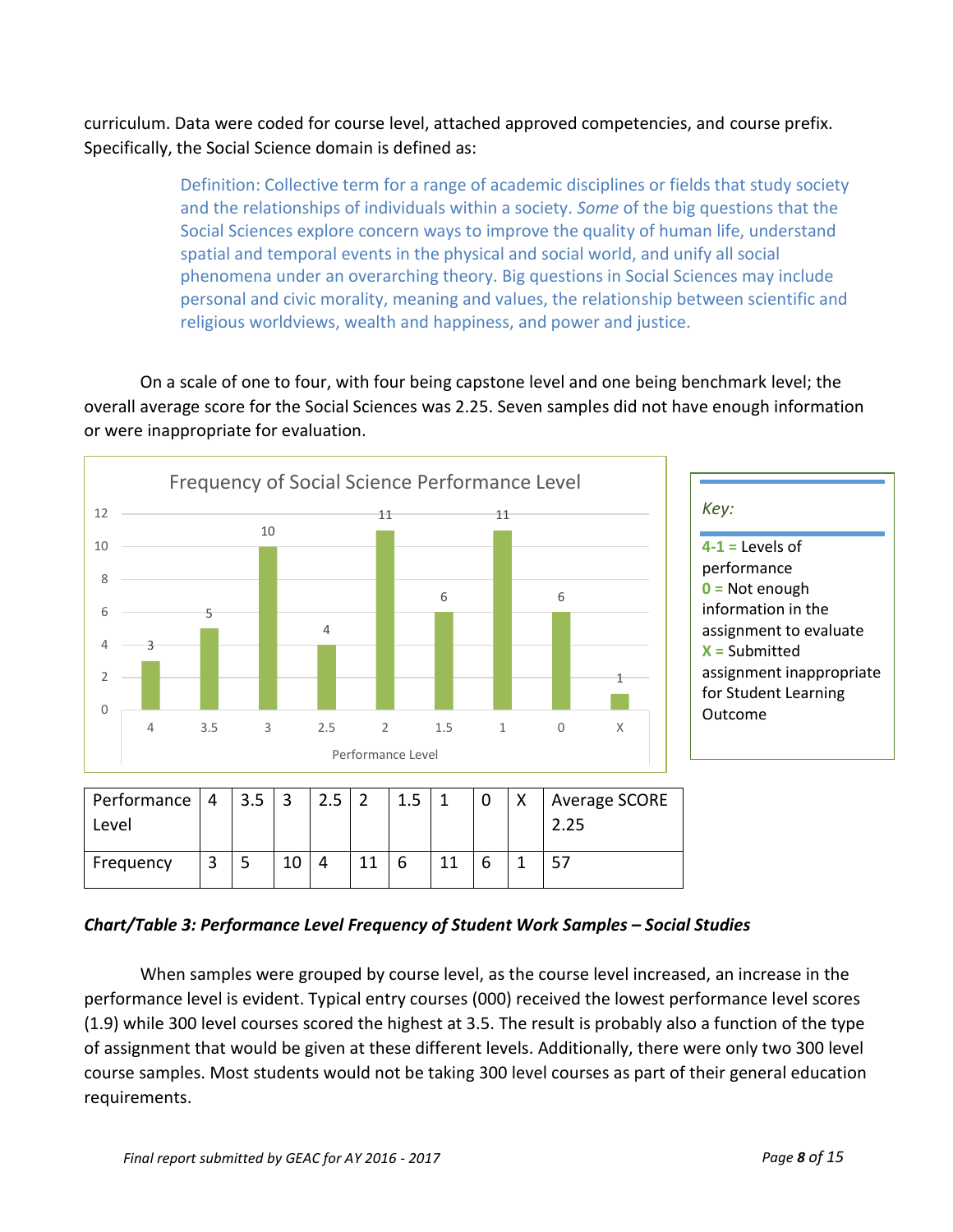

*Chart/Table 4: Social Scince Performance Assessment Result by Course Level - Social Science*

In the Social Sciences, it did not appear that there was difference in student performance when a competency was attached to the course. In some instances, more than one competency was attached to the course yielding more than 57 samples.



*Chart/Table 5: Performance Level by Approved GE Competency – Social Sciences*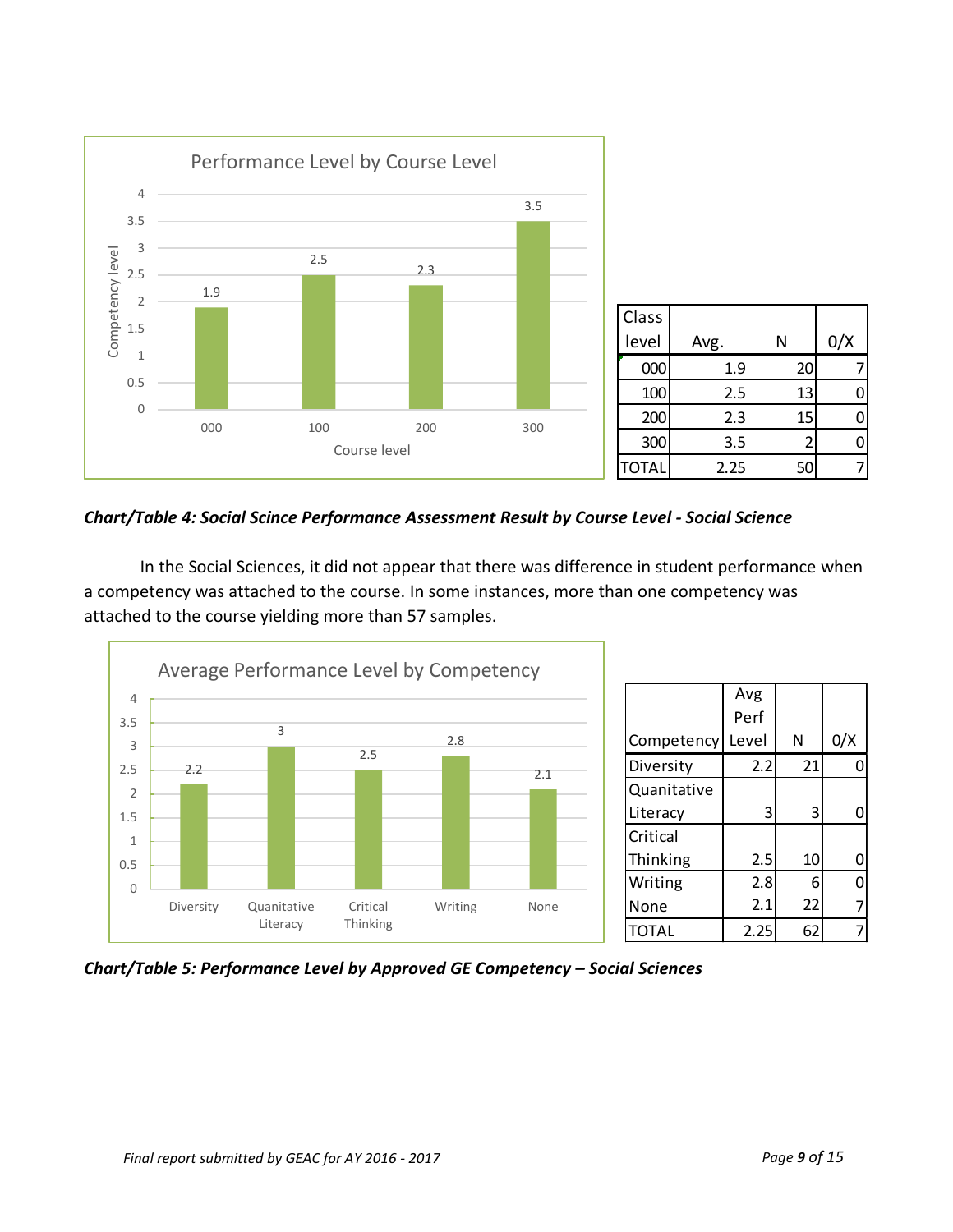

DEPT Ave Perf Level  $N$   $0/X$ ANT | 2.1 | 6 | 0 CRJ | 1.8 | 11 | 0  $ECO$  1.8 3 5 GEG  $\begin{vmatrix} 2 & 4 & 2 \end{vmatrix}$ HIS 2.7 11 0 POL 3.5 1 0  $SOC$   $|$  2.5 7 0  $SWK$  | 2.1 7 0  $\text{total}$  2.25 50 7

### *Chart/Table 6: Competency Level by Course Prefix – Social Sciences*

Data were also analyzed by the General Education program in which the student was enrolled. Currently, there are 18 different General Education requirements dependent on program of study. Not all General Education requirements were represented in the sample and some programs were collapsed that were very similar. The following results demonstrate that the number of courses required in Social Sciences does not appear to make a difference in student performance level.

The difference in course prefix performance tended to be linked to the type of assignment

submitted or material covered did not closely fit the definition of the Social Science domain.



*Table/Chart 7: Average Performance Level by GE requirements*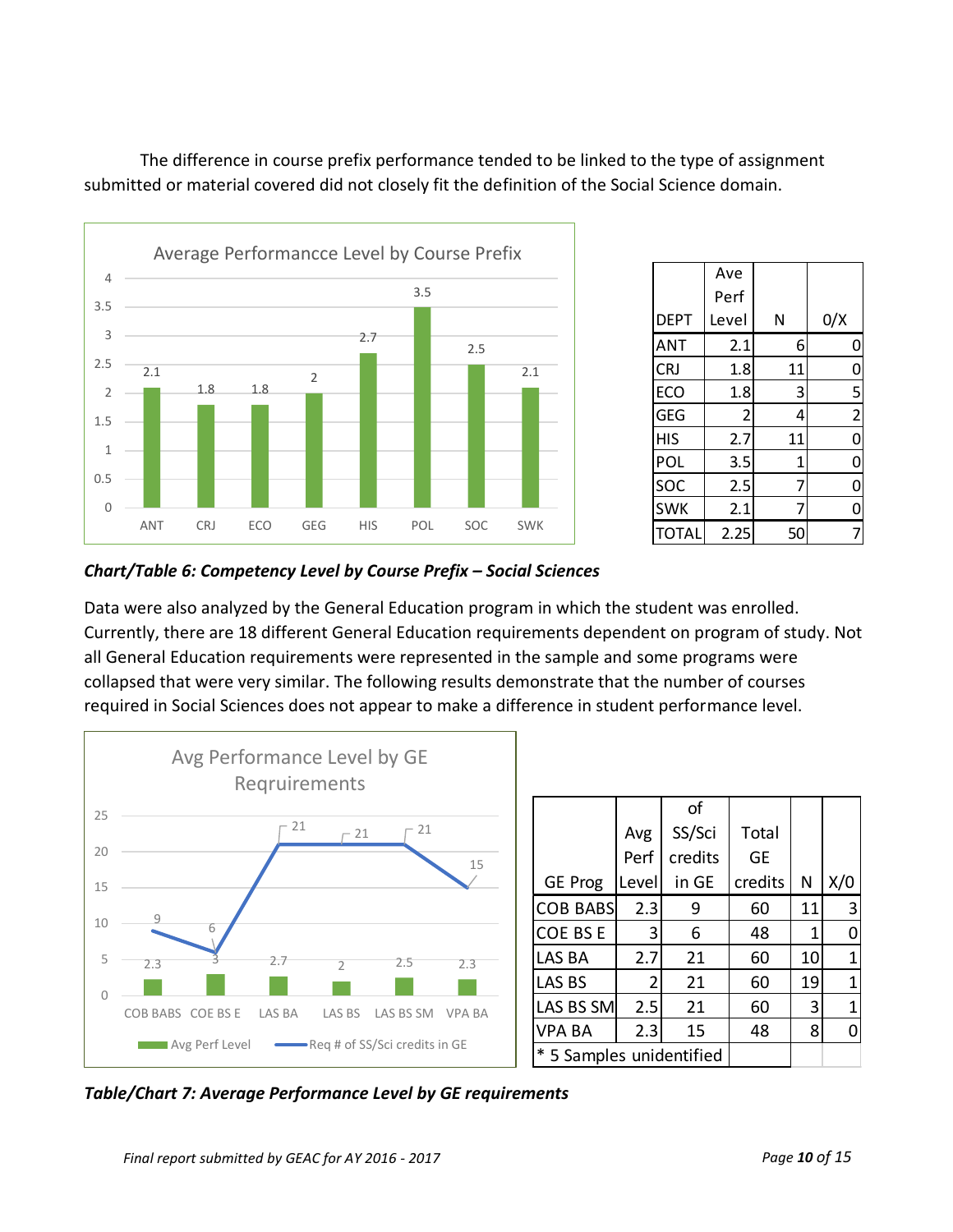### B. Humanities Results

The following results are based on the review of 65 pieces of student work samples submitted by instructors. Students were taking their last required Humanities course in their General Education curriculum. Data were coded for course level, attached approved competencies, and course prefix. Specifically, the Humanities Domain is defined as:

> Definition: Humanities is a collective term for a range of academic disciplines or fields, all of which draw upon a knowledge of the development, achievements, behavior, organization, or distribution of humanity. *Some* of the big questions that the Humanities explore are: Whatis the meaning of human existence? What is our role in the world? Why did events happen the way they did? Can circumstances be different in the future? How have others addressed these questions?

On a scale of one to four, with four being capstone level and one being benchmark level, the overall average score for the Humanities was 2.20. Fifteen samples did not have enough information or were inappropriate for evaluation.



### *Chart/Table 8: Performance Level Frequency of Student Work Samples – Humanities*

When samples were grouped by course level, an increase in the performance level is evident as the course level increased. Typical entry courses (000) received the lowest performance level scores (2.0) while 300 level courses scored the highest at 3.0. However, there is not a significant difference in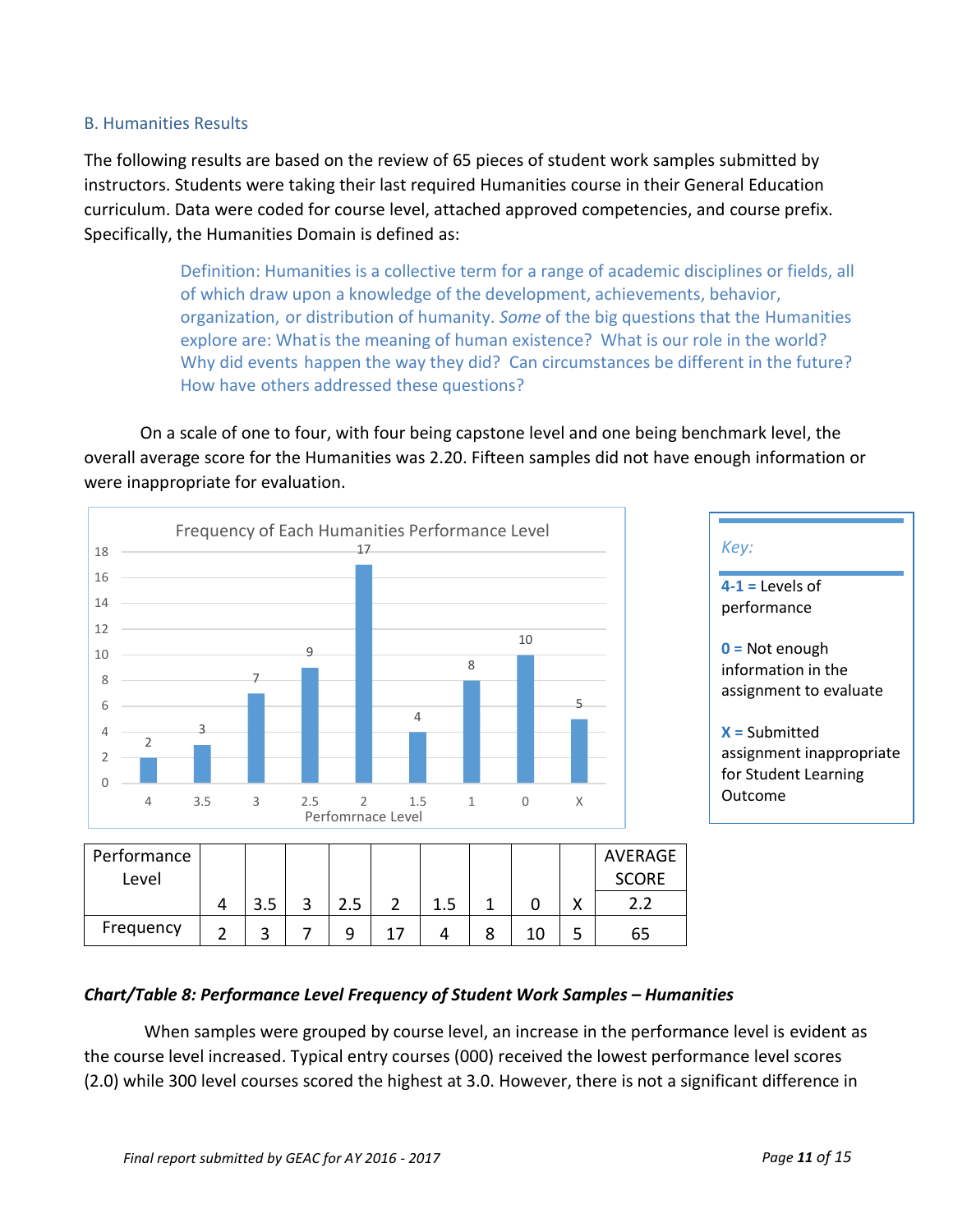performance level between the course levels of the samples. Additionally, there were only two 300 level course samples.



| Course<br>level | Avg<br>Perf<br>Level | Ν  | 0/X |
|-----------------|----------------------|----|-----|
| 0               | 2                    | 21 | 3   |
| 100             | 2.4                  | 15 | 3   |
| 200             | 2.1                  | 12 | 8   |
| 300             | 3                    | 2  |     |
| <b>TOTAL</b>    | 2.2                  | 50 | 15  |

 *Chart/Table 9: Humanities Assessment Result by Course Level* 

In the Humanities, it did not appear that there was difference in student performance if a competency was attached to the course. In some instances, more than one competency was attached to the course yielding more than 65 samples.



*Chart/Table 10: Performance Level by Approved GE Competency – Humanities*

Professional Writing (WRI) had the lowest performance level with regard to Humanities definition (1.5) and had the highest number of excluded samples (12). Often the focus of the Humanities did not align, or did so poorly, with the definition of Humanities. Professional Writing courses are permitted to fulfill the Humanities requirement in the General Education curriculum. PA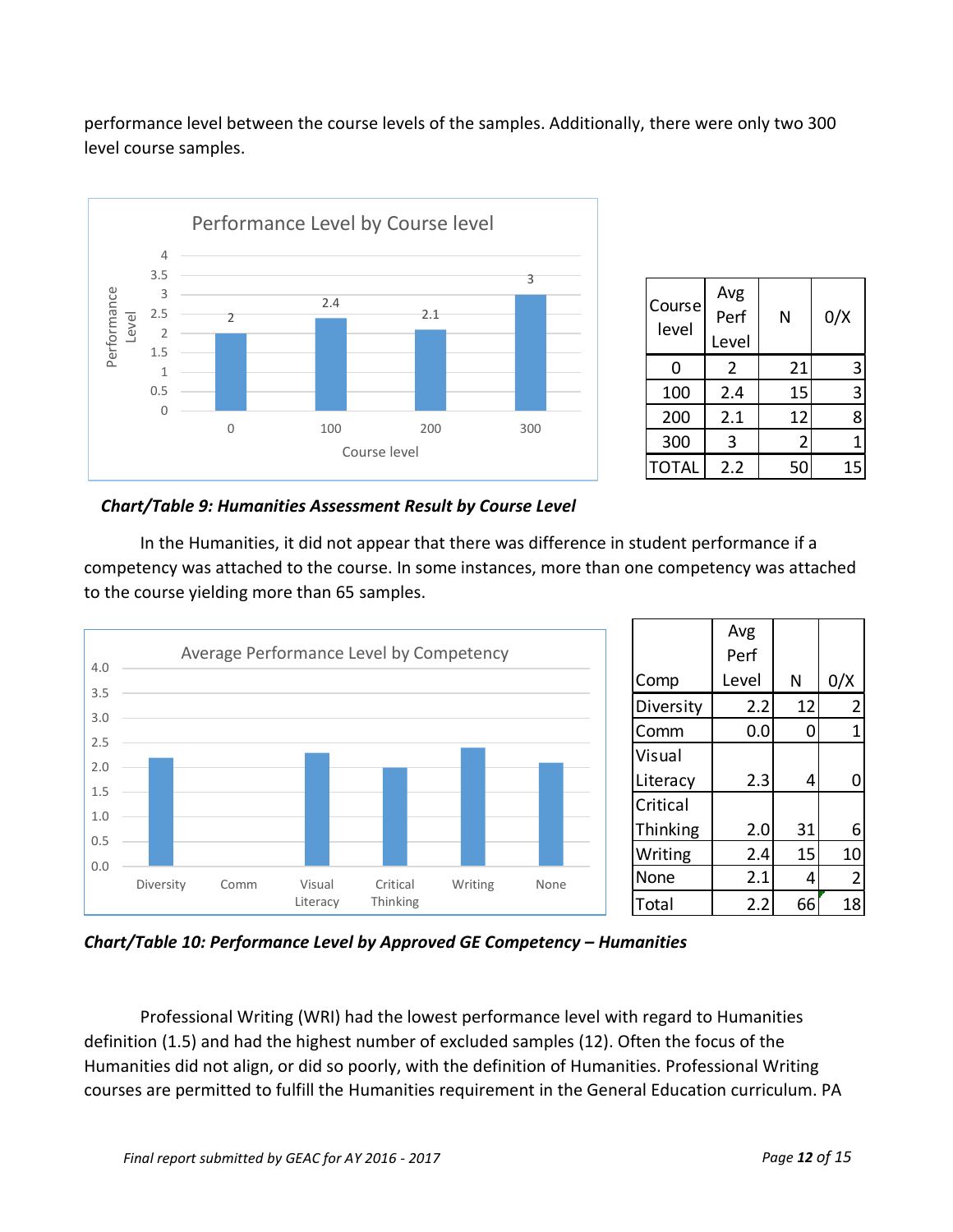German Studies (PAG) only had one sample, therefore, conclusions cannot be drawn about that area of study. The other areas of study were similar to the overall average.



|       | Avg   |                |     |
|-------|-------|----------------|-----|
|       | Perf  |                |     |
| Dept  | Level | N              | 0/X |
| ENG   | 2.3   | 35             | 2   |
| WGS   | 2.1   | 4              | 1   |
| HUM   | 2.2   | 3              | 0   |
| PAG   | 1.5   | 1              | 0   |
| PHI   | 2.3   | $\overline{c}$ | 0   |
| WRI   | 1.4   | 5              | 12  |
| Total | 2.2   | 50             | 15  |

### *Chart/Table 11: Competency Level by Course Prefix – Humanities*

Again, data were also analyzed by the General Education program in which the student was enrolled. Not all General Education requirements were represented in the sample and some programs were collapsed that were very similar. The following results demonstrate that the number of courses required in Humanities does not appear to make a difference in student performance level.



|                 |       | Req.#   |         |                |                |
|-----------------|-------|---------|---------|----------------|----------------|
|                 |       | οf      |         |                |                |
|                 | Avg   | Hum/    | Reg. #  |                |                |
|                 | Pref  | Arts    | of GE   |                |                |
| <b>GE Prog</b>  | Level | credits | credits | N              | X/O            |
| <b>COB BABS</b> | 2.1   | 12      | 60      | 16             | 4              |
| <b>COB BS</b>   | 1.6   | 15      | 6       | 10             | $\overline{2}$ |
| <b>COE BSE</b>  | 2.2   | 6       | 48      | 21             | 1              |
| COE BSS         | 2.8   | 6       | 48      | 3              | $\overline{1}$ |
| LAS BA          | 2.6   | 18      | 60      | 7              | 3              |
| <b>VPA BA</b>   | 3.3   | 18      | 48      | 5              | 3              |
| <b>VPA BFA</b>  | 2.2   | 15      | 39      | $\overline{2}$ | 0              |
| <b>VPA BS</b>   | 2.2   | 15      | 42      | $\overline{2}$ | 0              |

*Chart/Table 12: Average Performance by GE Requirements*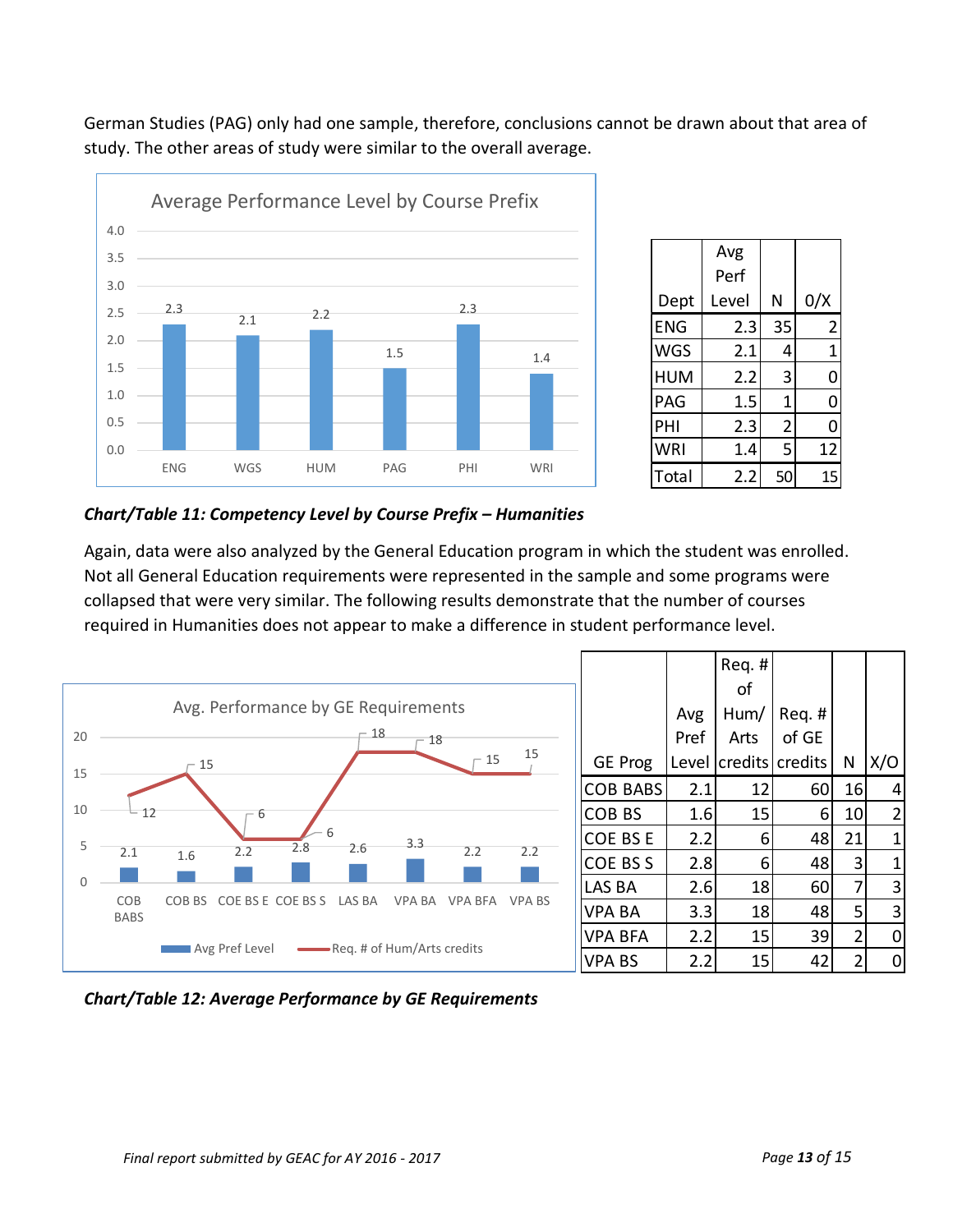#### **IV. RECOMMENDATIONS**

GEAC has organized our recommendations under three headings, addressing proposed changes to the General Education Program, actions by which we can improve the process by which General Education is assessed at Kutztown University, and the allocation of resources for the continuous improvement of General Education.

#### **Curricular Improvements to the General Education Program**

## *The General Education program assessed in this report currently is being revised. Many of the recommendations identified in this report are already under consideration.*

Because options for fulfillment of a specific SLO within a particular domain are linked to course prefix or course prefixes, some course may not meet the SLO. Only courses that specifically identify the SLO should be used for completion of General Education domains.

SLOs should be linked more directly with courses in these categories, if used for general education, and become part of the master syllabi.

Performance levels were measured at the completion of the required social science or humanities course in a student's program of study. Therefore, a score of 2 to 3 is expected and appropriate. However, SLOs in these areas are continued in many students' curriculums and articulations of these outcomes should be identified in courses taken within the student's major.

#### **Assessment Process**

As suggested last AY, the GEAC used a different methodology to collect data focusing on only two domains, 2.3 Social Science and 2.4 Humanities. The current written assessment plan does not provide enough good data for recommendations or faculty development. Identifying, collecting and analyzing data for all 23 domains of the three goals is not practical in a three year period. Because a new General Education program is being developed, a new assessment plan will also be written and approved. The Committee will begin the process of an Assessment Plan revision during the 2017-2018 AY to coincide with the new General Education program.

The new methodology for collecting student work samples and asking faculty volunteers to participate as objective reviewers and scorers was successful and should continue with two new domains of the current General Education program until the new program is adopted and new assessment plan implemented.

In the new Assessment Plan as well as with AY 17-18 assessment of the current general education program, criteria for success should be determined. Identifying what percentage of students should be achieving at each performance level will assist in monitoring progress and maintaining excellence.